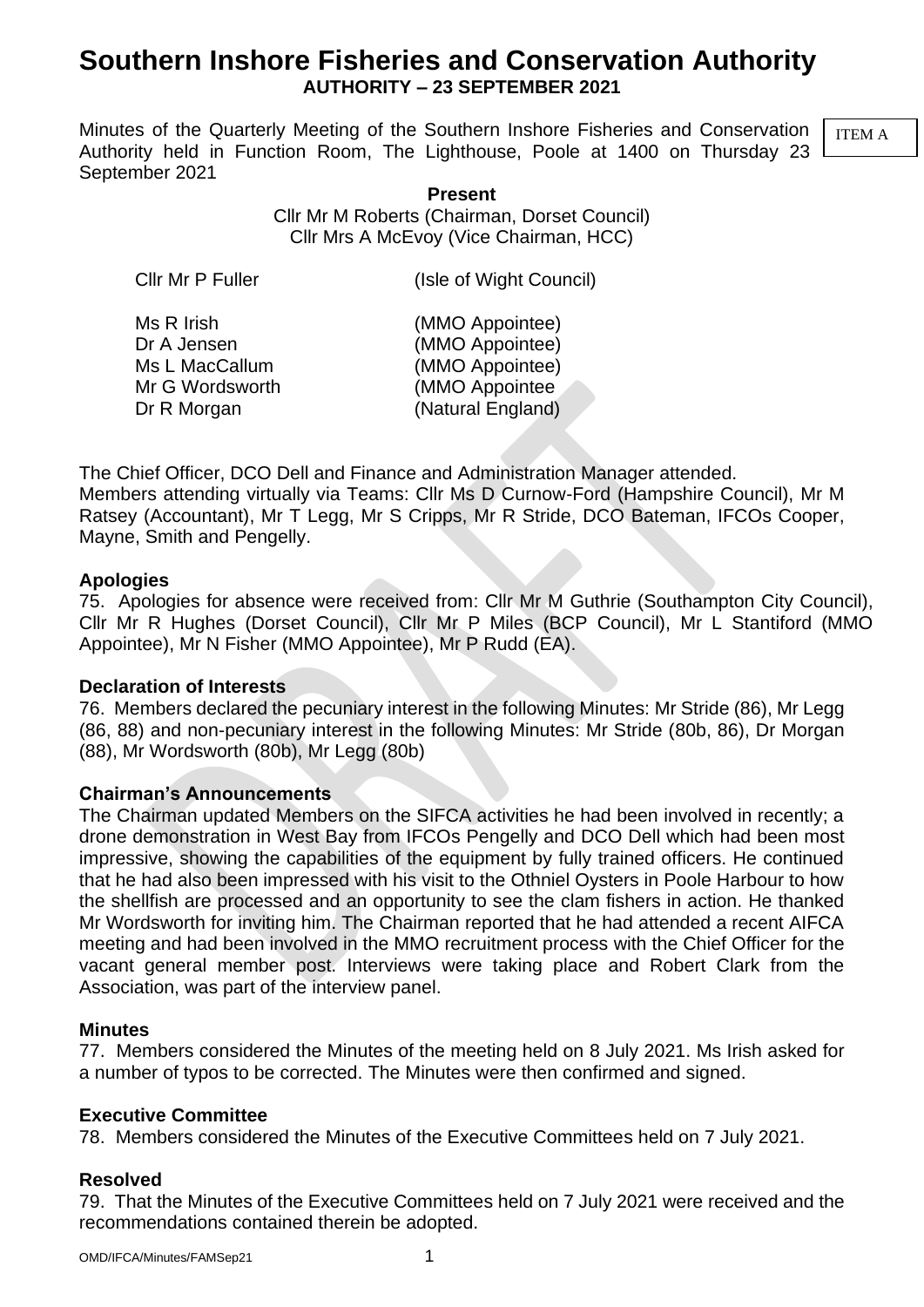## **Progress Report on Outstanding Matters**

80. *a. Chief Officers Updates.* He explained to Members that he was introducing a quarterly report to provide updates on nationally important developments within fisheries management and to include any AIFCA highlights.

He worked through the details updating Members on current IFCA funding with a spending review timetabled for Autumn 2021. Members were interested in details of the proposed Highly Protected Marine Areas (HPMAs).

The Chief Officer explained that a long list of proposed sites would be developed based on ecological criteria and more detail would become available once the short list had been agreed. He updated Members on the involvement of the AIFCA to develop a project to support IFCAs in their engagement and development of Fisheries Management Plans (FMPs).

The Chief Officer and DCO Bateman had attended recent Regional Fisheries Group meetings that brought together industry, science, regulators and policy makers to work together on development of fisheries management. The Chief Officer updated Members on the General Members representations. Mr Wordsworth and Mr Legg had had their memberships extended and the recruitment had begun for the current vacancy. He told Members that the MMO had received a good level of applications for the Southern IFCA recruitment. He continued that the MMO were currently consulting on the general members tenure and processes to extend Membership or allowing these members to reapply.

*b. Netting Review.* IFCO Pengelly updated Members on the progress of the review. Members of the TAC had confirmed management intentions and agreed that Officers draft a byelaw and associated documents based on these measures. The TAC would consider these documents at their next meeting and consider whether to recommend that the Authority makes the Net Fishing Byelaw in December. The Chairman thanked IFCO Pengelly, Birchenough and DCO Bateman for their involvement and the tremendous amount of time and effort spend on getting to this stage.

*c. Staffing Updates.* The Chief Officer reported to Members the recent staff changes. CO Jamie Smith was leaving to use her MPA knowledge and skills in a new role with JNCC and all members wished her well in this new challenging venture. DCO Neil Richardson was leaving to spend more time with his animals and work with his local community. The Chief Officer passed on Neil's thanks to the Members and they wished him all the best in his new endeavours. He continued that Debbie Vivian would be leaving at the end of November to take up a post with BCP Council library services. He said it was a huge loss for the IFCA and wanted to recognise her 14 years of service with the Authority. Members wished her well in the new position.

## **Resolved**

81. That the reports be noted.

#### **Budget Control Statement**

82. Mr Ratsey explained to Members the figures in the Budget Control Statement. He presented the budget statement to August 2021. He worked through the details of the report, how the figures were reached and the usefulness of having the previous year for a comparison. He asked Members to note the spending over £5K; a legal fee that covered a 10 month period and two payments towards the vessel build. He reported that he was happy with the budget that was on track.

Cllr Curnow-Ford reported that she had attended the recent Appeals and Scrutiny Sub Committee meeting and had received a detailed introduction to the Authority's spending and budget procedures.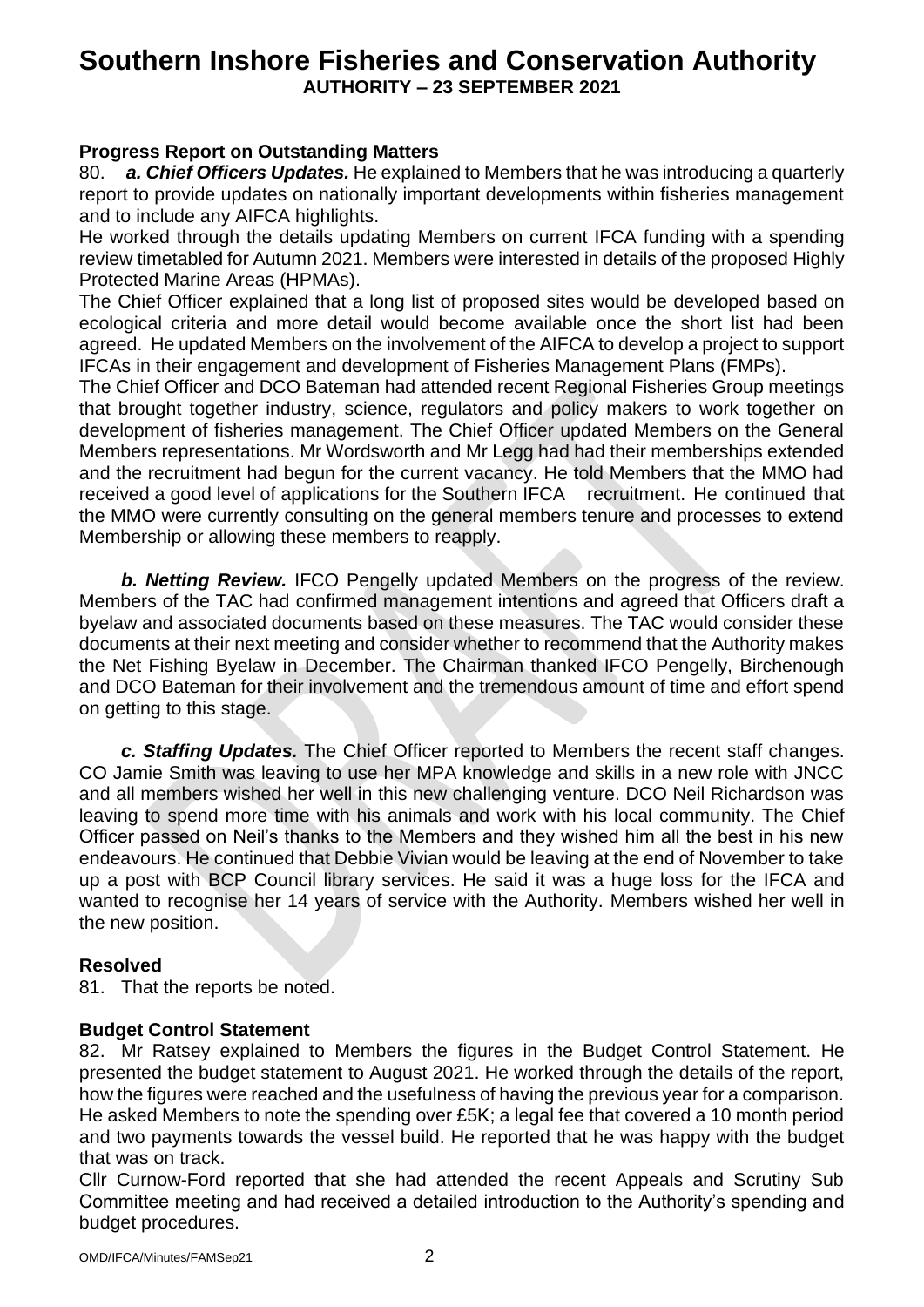The Chairman thanked Mr Ratsey for the details in the statement. Cllr Fuller proposed and Ms MacCallum seconded the recommendation. All Members present agreed the proposal to receive the Budget Control Statement.

## **Resolved**

83. a. That the Budget Control Statement to date 31 August 2021, as set out in Annex "A" to these minutes, be approved.

## **Annual Audit 2020-2021**

84. Mr Ratsey briefed Members on the report and findings of the auditors Francis Clark, who had not found any accountancy issues in the processes used. The Chairman thanked Mr Ratsey and Ms Vivian for their involvement in the audit process. The Chairman and Chief Officer signed the audit documents. Members present agreed the Audit under General Consent.

# **Resolved**

85. That the Statement of Accounts for the year 1 April 2020 to 31 March 2021, as set out in Annex 'B' to these Minutes, be received, approved and adopted.

## **Minimum Conservation Reference Size Review**

86. IFCO Pengelly explained that at the recent TAC Members considered the Summary of Responses from the recent Call for Information and recommended that the review proceeds to Stage 2. He asked Members to agree the recommendation to proceed to the development of draft measures and further consultation with the community. Members agreed the proposal under General Consent. The Chairman thanked Jamie Small for her excellent contribution to this area of work.

## **Resolved**

87. That the Minimum Conservation Reference Size Review move to Stage 2 Draft Measures.

## **Bottom Towed Fishing Gear Review**

88. IFCO Cooper explained that at the recent TAC Members had been given the progress details of the review. He asked Members to agree the recommendation from that committee to move the review to the next stage which would be the development of draft measures and consultation with the community. Dr Morgan asked if external sea grass projects would be considered and included when drafting measures and IFCO Pengelly reported that as part of the consultation process these projects would feed into the review. Mr Stride asked if new evidence would be included that the TAC would not have agreed and Dr Jensen explained that at this stage any new evidence would be considered and included.

## **Resolved**

89. That the BTFG Spatial Management Review move to Stage 2 Draft Measures.

# **Annual Report**

90. The Chief Officer asked Members to agree the Annual Report for the year 2020-2021. He thanked staff for their involvement in putting together the report. Officers had demonstrated the delivery of statutory duties and specific priorities as set out in the Annual Plan 2020-2021. He asked Members that following any amendments they agree that the Chairman have final sign off of the document which would then be sent to the Secretary of State as stipulated in Section 178 of the Marine and Coastal Access Act 2009. Ms MacCallum thanked the officers for their work, seeing it all consolidated in one report highted the amount of work they do. Dr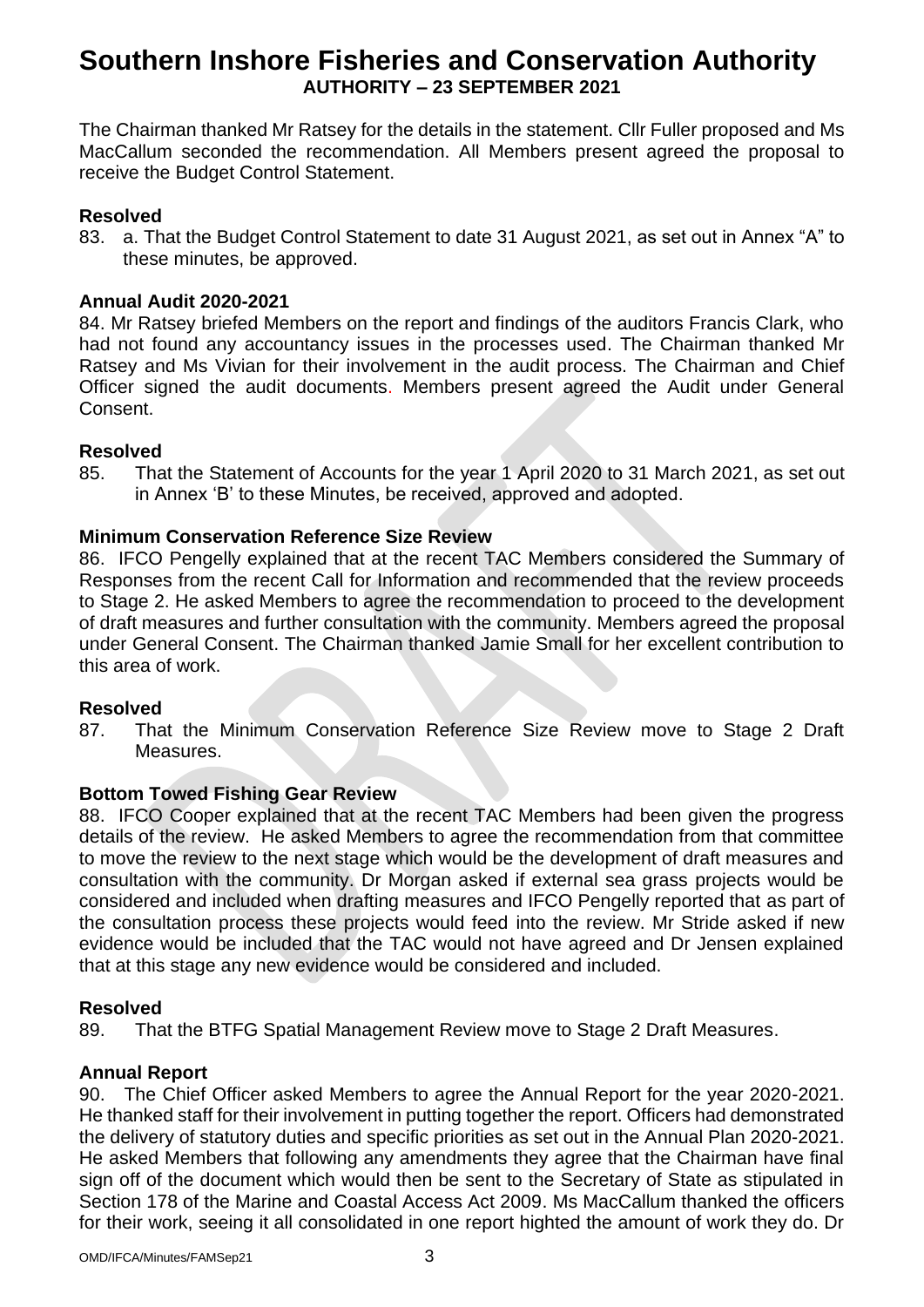Jensen echoed the praise and he asked if a zone map could be included under the monthly reporting of infringements. Mr Wordsworth asked that staff be thanked for the development of the website which was launched in April. He had been told by fishers that they found it much easier to integrate now from mobile devises. DCO Bateman thanked IFCO Smith, as the lead in that workstream and the feedback from users had been very good.

Cllr Fuller proposed and Ms MacCallum seconded the proposals. All Members present agreed both recommendations.

## **Resolved**

- 91. a. That the Chairman approve any further amendments.
	- b. That Annual Report be approved.

## **Meeting Dates for 2022**

92. The Chief Officer asked Members to consider a report setting out suggested dates of meetings for 2022. He reminded Members of their commitment to attend meetings to maintain the quorum. He also provided Members with the details of the membership of Sub-Committees and that at the last Authority meeting it had been agreed to amend Standing Orders to reflect the Appeals and Scrutiny Sub-Committee being divided into the Scrutiny and Governance Sub-Committee and the Appeals Sub-Committee. The Chief Officer advised Members that this is an opportunity to conduct a full review of the Standing Orders to bring to the next Authority meeting for consideration. Cllr Fuller proposed and Ms Irish seconded the recommendation. All Members present agreed the dates. Dr Cripps asked if other video conferencing providers could be explored and the Chief Officer agreed to look at the benefits of other providers.

# **Resolved**

93. That the dates of meetings for 2022 be adopted.

# **Compliance and Enforcement. Quarterly FP team highlights**

94. IFCO Dell reported to Members the activities over the months of May to July 2021. He explained the figures for the working at sea and land inspections and the joint working practises with MMO, PHC and ABP. He highlighted the partnership working covering wildlife crime and search and rescue. IFCO Dell reported that the Marine Interpretation Unit had been used at the Sea Angling Classic Event in Portsmouth. He thanked the officers for continuing to work flexibly with the restrictions imposed by the COVID pandemic. Dr Morgan asked if the drone policy included procedures in designated sites, so no disturbance is caused by the equipment. IFCO Dell confirmed this was covered in the operator's manual

The Chairman thanked officers for all the compliance work achieved in the period.

# **Resolved**

95. That the report be received.

# **Behind the Scenes – with FMP Team Officers**

96. DCO Bateman updated Members on the duties of the Fisheries Management and Policy Team. She explained that the report captured some of the work that the officers were involved in that complimented and supported the policy making.

## **Resolved**

97. That the report be received.

# **Recreational Angling Sector Group - Minutes**

98. IFCO Cooper presented the Minutes from 25 August 2021 for Members. These Minutes were tabled for information. He added that it was important to get feedback from this sector. The IFCA acted as secretary for the group.